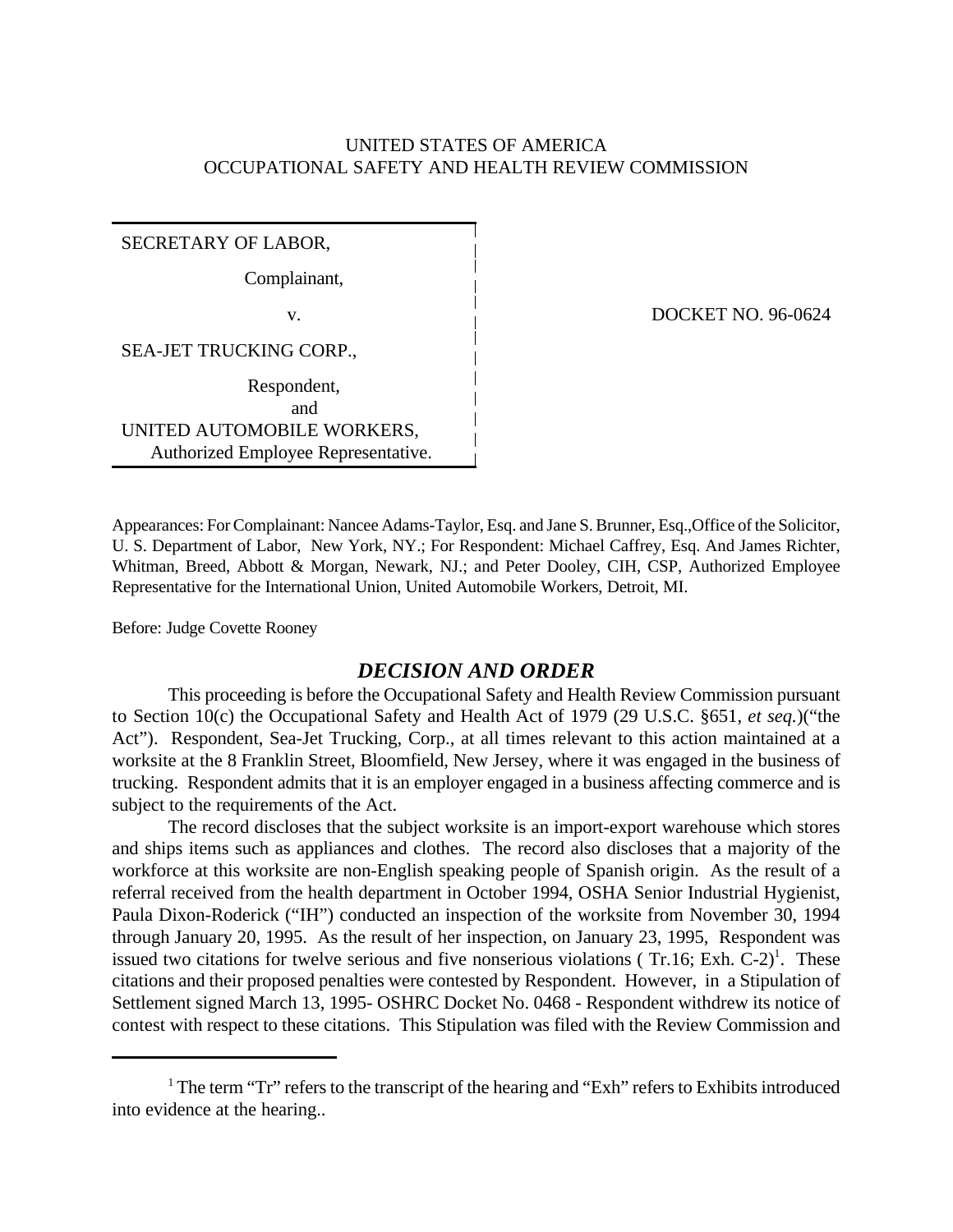approved on April 4, 1995. The stipulated settlement became a final order by operation of law on May 8, 1995 (Exh. C-1). The terms of the stipulation provided, inter alia, that all violations would be abated by April 1, 1995 (Exh. C-2). The record disclosed that as of October 1995 OSHA had not received from Respondent an abatement letter, which verified the abatement of all violations per the stipulation. Accordingly, IH Dixon-Roderick was assigned to conduct a follow-up inspection (Tr. 18). She conducted her inspection from October 11, 1995 to April 1, 1996.

On October 11, 1995, IH Dixon-Roderick arrived at the subject worksite. She asked to speak to Eliseo Espindola (hereinafter "Mexico"), a supervisor whom she had met during her initial 1994 inspection. She explained to him that the purpose of her visit was to conduct a walk-around inspection for the purpose of verifying abatement (Tr. 36). At that time, there was only a skeleton crew present because of the Jewish Holiday, thus, she returned on October 13, and held a second opening conference with Mexico. Also present was the comptroller, Harold Pretter, who accompanied her during the walkaround  $(Tr. 25)^2$  During this meeting Mr. Pretter presented her with an abatement letter dated September 10, 1995 (Tr. 37-38; Exh. C-6). Mr. Pretter explained that he had not forwarded the letter to OSHA because he had a few questions about its contents and had intended to call OSHA before forwarding it (Tr. 92). During the course of her reinspection, IH Dixon-Roderick took employee interviews on October 18, 1995 and December 8, 1995 (Exhs. C-5 & C-9).

As a result of this re-inspection, pursuant to Section 10(b) of the Act<sup>3</sup>, on April 1, 1996, Respondent was issued a notification of failure to abate alleged violations and proposed additional penalties in the amount of \$101,200.00.<sup>4</sup> By timely Notice of Contest, Respondent brought this proceeding before the Review Commission. A hearing was held before the undersigned on June 3 - 5, 1997. Counsel for the parties have submitted Post-Hearing Briefs and Reply Briefs, and this matter is ready for disposition.

### **SECRETARY'S BURDEN OF PROOF**

Where . . there is no contest of the original citation and there is a re-inspection subsequent to the scheduled abatement date, Secretary's prima facie case of failure to abate is made upon showing that: (1) the original citation has become a final order of the Commission, and (2) the condition or hazard found upon re-inspection is the identical one for which respondent was originally cited . . . This prima facie case may

 $2^2$  Mr. Pretter testified that he oversaw the entire operation, and different departments reported to him including warehousing. He was also involved in the health and safety aspects of the warehouse facility (Tr. 191).

<sup>&</sup>lt;sup>3</sup> Section 10(b) of the Act, 29 U.S.C. 659(b), authorizes the issuance of FTA notices whenever "the Secretary has reason to believe that an employer has failed to correct a violation for which a citation has been issued within the period permitted for its correction".

<sup>&</sup>lt;sup>4</sup> Respondent was also issued a serious citation and proposed penalty for violations of three safety and health standards. This citation was the subject of a stipulation of settlement reached June 3, 1997. The Stipulation of Settlement has been approved by the undersigned in an order signed September 16, 1997.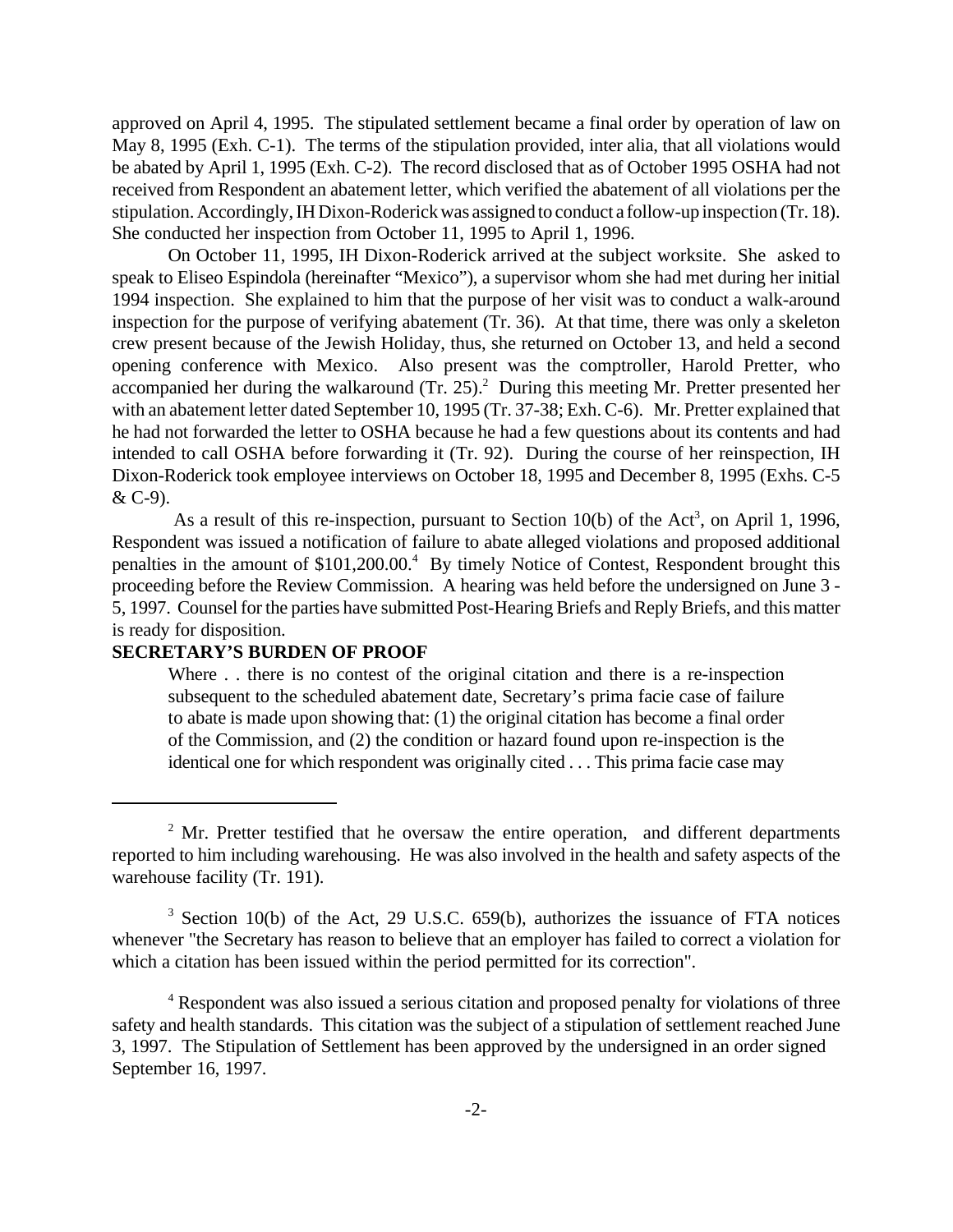be rebutted by a showing of actual abatement of the hazardous condition by prevention of employee exposure or correction of the physical condition. It may also be rebutted by showing that the condition for which respondent was originally cited was in fact non-violative of the Act where the original citation has become a final order of the Commission by operation of law. Other defenses may be available.

*York Metal Finishing Co.*, 1 BNA OSHC 1655 (No. 245, 1974), *pet. for review dismi*ssed, No. 74- 1554 (3d. Cir. 1974). See also *Advance Bronze Inc. V. Sec. Of Labor*, 917 F.2d 944 (6th Cir. 1990), 14 BNA OSHC 1857[ employer's challenge to failure to abate notice must fail where it cannot show (1) the original violation was cited in error or; (2) the original violation was subsequently corrected].

The record unequivocally establishes that the original citation, the subject of OSHRC Docket No. 95-468 became a final order of the Review Commission as of May 8, 1995 (Exh. C-1 and C-2). Thus, that portion of the Secretary's prima facie case has been established.

# **IH DIXON-RODERICK'S PREPARED STATEMENTS OF EMPLOYEE INTERVIEWS**

During IH Dixon-Roderick's 1994 inspection, she experienced some difficulty with interviewing employees because she was not fluent in Spanish. Thus on her reinspection, she was accompanied by IH Ivelisse Sanchez who was fluent in Spanish and acted as an interpreter during the interviews of employees  $(Tr. 94, 174)^5$ . IH Dixon-Roderick's testimony reflects that she had prepared a script of very specific questions which IH Sanchez asked employee during the interviews (Tr. 138,94). IH Sanchez recorded notes of the employee responses (Tr. 138-141). She testified that these notes were not verbatim responses - she recorded the responses to the prepared questions but did not include additional information (Tr. 141-143). IH Dixon-Roderick testified she used IH Sanchez's notes in preparing her notes for the file (Tr. 94-95, 138-139, 141; Exh. C-5 and C-9). IH Dixon-Roderick testified that interviews were conducted on October 18 and December 8, 1995. She testified that she conducted interviews on two dates to "correct any doubts in her mind" about the accuracy of her findings, and she repeated many of the same questions during her second interview (Tr. 125). The questions concerned fire extinguisher training, carbon monoxide training, and material data sheet training (Tr. 391). When questioned about her development of her typewritten notes, she testified that if the responses during the second interview were consistent with the first interview she left interview she left the answer alone; however, if they differed she made such changes to the statements (Tr. 391).

The undersigned finds that IH Dixon-Roderick's approach to recording employee statements as one which ensured the most accurate recordation of her interviews with non-English speaking employees. The undersigned's review of the record indicates that the questions were simple and straightforward, and not intended to mislead the employees. Respondent has suggested that IH Dixon-Roderick's testimony with regard to a review of her notes was less than credible. ( See Respondent's Brief p. 15, n. 10) The undersigned's review of the testimony of IH Dixon-Roderick and IH Sanchez indicates that IH Dixon-Roderick did all of the editing of the notes and that IH Sanchez only briefly reviewed the typed notes. Having observed their demeanor at trial, the

<sup>&</sup>lt;sup>5</sup> IH Sanchez testified that she has acted as a translator in her capacity as an compliance officer on more than 30 occasions during the course of her inspections and approximately 20 times with respect to other cases in her office (Tr. 136-137). The undersigned finds that such experience qualified her for the task of translating in the instant manner.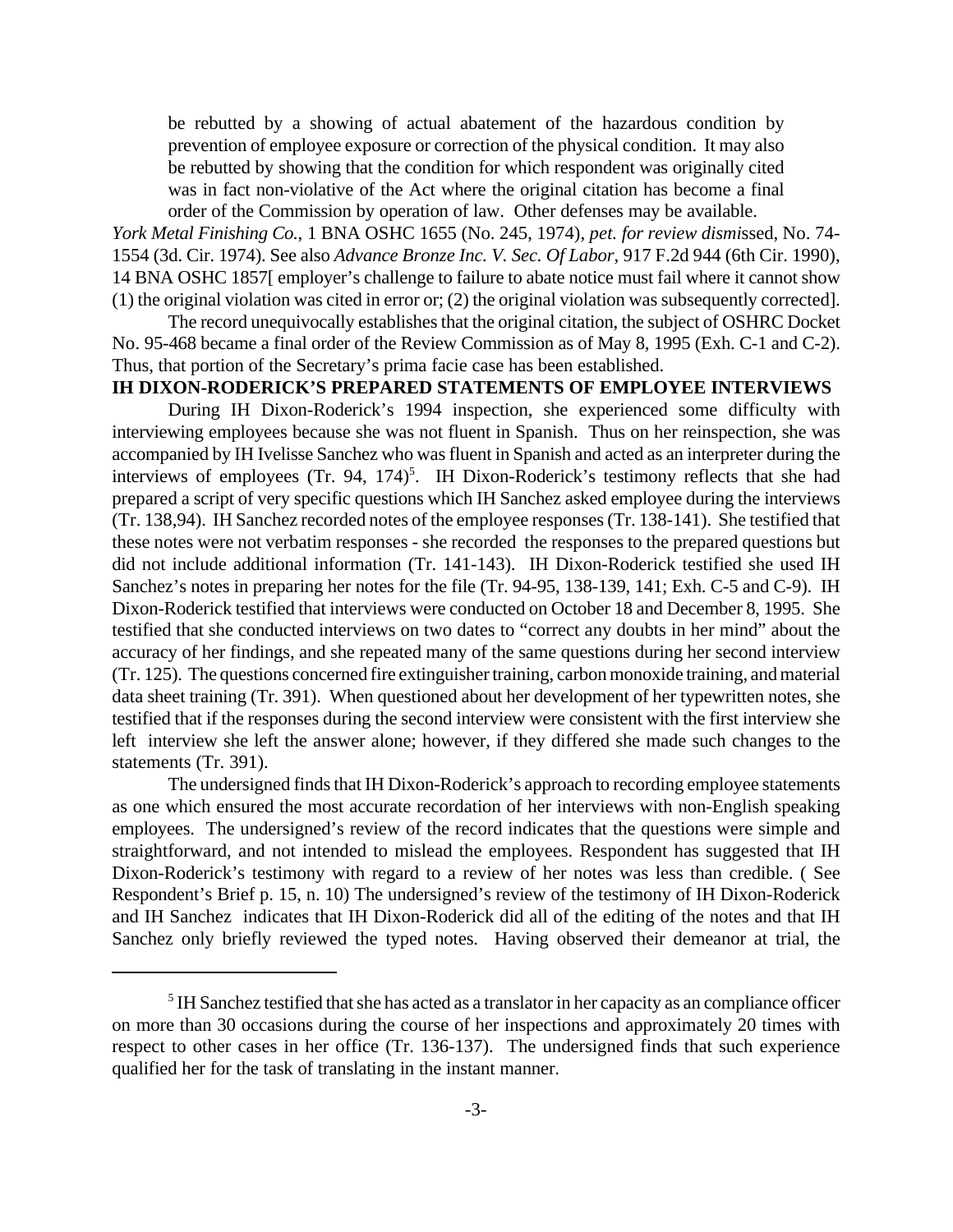undersigned finds no reason to find that their testimony was not credible. Additionally, the fact that the typed notes were not verbatim translations does not negate this finding. The testimony presented by IH Sanchez, as well as the testimony of Respondent's witnesses - in several instances, corroborated IH Dixon-Roderick's typewritten notes.

The undersigned also finds that these prepared statements are admissible pursuant to FRE 801(d)(2)(D), and that the interpreter's translation of these employee statement was valid. *See DCS Sanitation Management Inc. v. OSHRC,* 82 F.3d 812 (8th Cir., 1996)[17 BNA OSHC 1601] and cases cited therein.

#### **DISCUSSION**

### **Citation 1 Item 3e: Alleged Violation of 29 C.F.R. §1910.157(g)(1)**

The standard provides:

(g) Training and education. (1) Where the employer has provided portable fire extinguishers for employee use in the workplace, the employer shall also provide an educational program to familiarize employees with the general principles of fire extinguisher use and the hazards involved with incipient stage fire fighting.

The Secretary's citation sets forth:

Employees who were expected to use Kiddie portable fire extinguishers to fight incipient stage fires were not trained on the general principles of their safe use. Violation originally observed on or about 11/30/94. Violation observed on or about 10/18/95.

IH Dixon-Roderick testified that during the course of her first inspection, Benny Klein, a Vice-President with Respondent informed her that employees were expected to fight fires (Tr. 23-24). During the course of her second inspection, she was informed by a number of persons, both management and non-management employees, that supervisors, maintenance workers and forklift drivers were the employees designated to fight fires. She testified that Respondent's comptroller, Harold Pretter, and two supervisors, Ruben Veledda and Mexico provided her with this information (Tr. 24-24). Ruben informed her that he had received training on the fire extinguisher approximately three months prior to the reinspection, and that he was the only one who had been officially trained. Although he supervised packers, he had one forklift driver working for him (Tr. 178-179; Exhs. C-12 and C-13). Mexico informed her during her interview that since her first visit he had been involved in training forklift operators how to use fire extinguishers, and that he had trained every supervisor (Exh. C-14). She testified that she spoke to seven forklift drivers on October 18 and December 8, 1995. Her typed notes indicate that of the employees questioned about the fire extinguisher training, all except for one, informed her that they had not been trained in the use of fire extinguishers (Tr. 30- 35, 113-114 ; Exhs. C-5, C-9 - Miguel Aurich, Trindad Torres, Francisco Vallejo, Eduardo Torres, Humberto Amigon, Porfirio Amigon). Her notes indicate that Anacleto Vergara informed her that he had been trained in the use of fire extinguishers 2-3 months prior to her visit. However, her notes also indicate that he was not able to demonstrate to IH Dixon-Roderick the use of a fire extinguisher (Exh. C-9).<sup>6</sup> All of these employees were forklift drivers employed at the time of her first inspection,

<sup>&</sup>lt;sup>6</sup> Anacleto Vergara testified that Mexico had talked to him about the fire extinguisher "[b]efore the OSHA lady", i.e. October 1995 (Tr. 335). The undersigned finds that this statement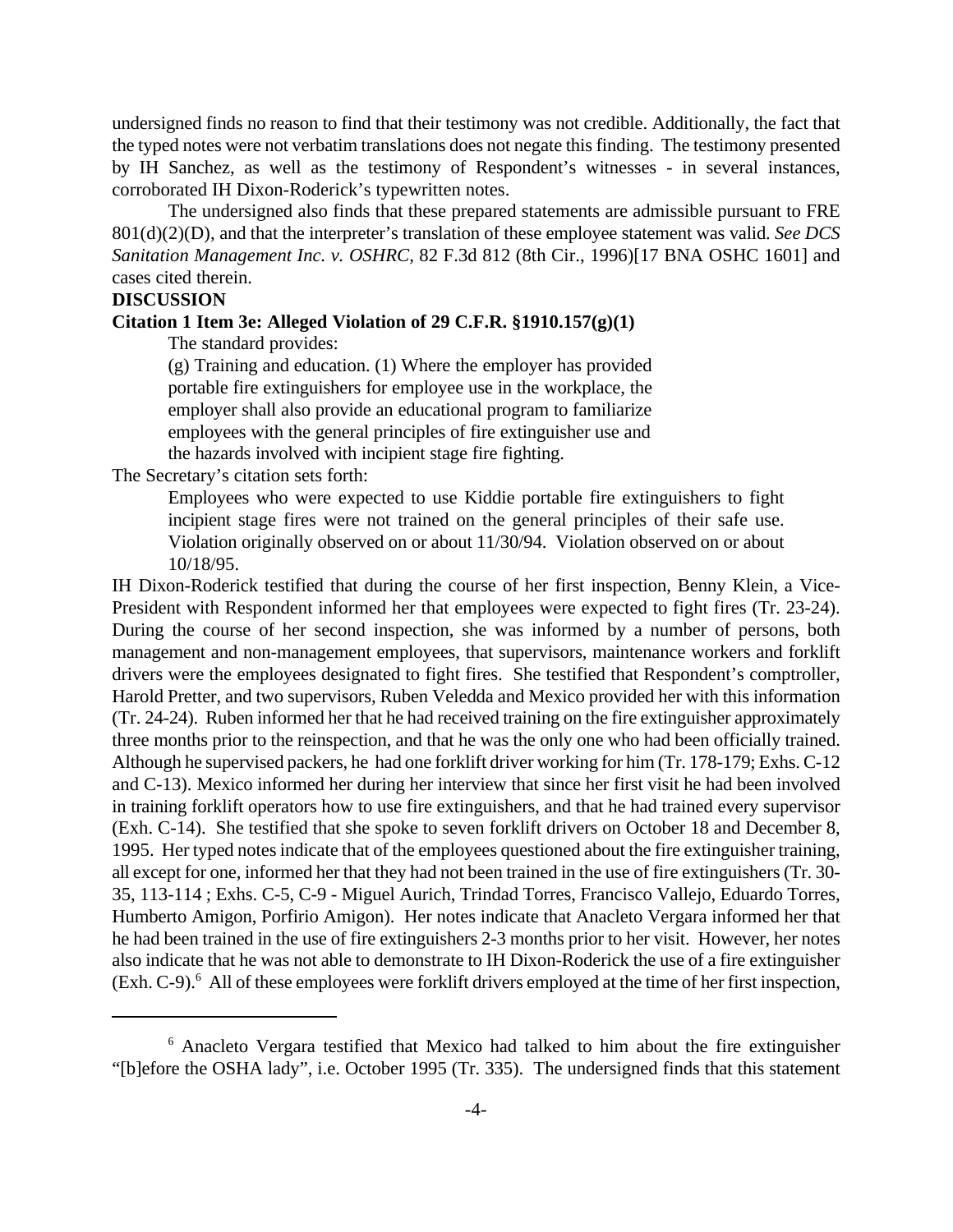and had been in the employ of Respondent between five to seventeen years (Tr. 35). She also testified that she talked to one employee who had identified himself as a maintenance worker (but refused to give her his name). He informed her that he had not been provided with fire extinguisher training (Tr. 119-120).

Respondent has attempted to show that it had abated the condition. Respondent's September 10, 1995 letter indicated that employees who were expected to use fire extinguishers had been trained on their use (Tr. 37; Exh. C-6 ). Mr. Pretter testified that in response to the original citation, from April 1995 through May 1995, he and Mexico personally trained supervisors and maintenance personnel on how to use the fire extinguishers (Tr. 210; Exh. C-15). He stated he had spoken to most of the supervisors, mechanics and forklift operators, and Mexico would translate into Spanish whenever necessary (Tr. 211, 213). He also testified that Mexico had conducted an educational program for all forklift operators in 1989, when the fire extinguishers were originally mounted on the forklift trucks at the former warehouse in Brooklyn<sup>7</sup> (Tr. 214; Exh. C-15, p. 15). He testified that Humberto Amigon, who was hired after the move from Brooklyn, received this training when he was being trained on how to operate the forklift (Tr. 215). Mexico corroborated the fact that after IH Dixon-Roderick was at the worksite the first time, that he and Mr. Pretter provided the training. He testified that at first everyone was going to be trained, however "then along the line there was - ... only supervisors of high-low men ... supposed to be teached (sic) how to use the fire extinguishers."(Tr. 261). He testified that all maintenance workers were supposed to know all along how to use the fire extinguishers as a part of their job duties, and that the forklift drivers had been trained by him back in Brooklyn (Tr. 262-264).

Respondent called as witnesses some of the employees whom IH Dixon-Roderick interviewed.<sup>8</sup> Anacleto Vergara testified that he had received from Mexico when the warehouse was located in Brooklyn. Since that time Mexico talked to him about fire extinguishers on two occasions - once in 1995 before the reinspection<sup>9</sup>, and again in 1996 (Tr. 335). Francisco Vallejo testified that

<sup>8</sup> Respondent argues in its Post-Trial Brief at p. 22 and Reply Brief at p.4 that the failure of the Secretary to call employee witnesses who were present and available at trial - Miguel Aurich and Eduardo Torres- gives fair rise to the inference that had they been called their testimony would have been unfavorable. Counsel for the complainant explained that the testimony of two of the employee witnesses who were present at trial would have been duplicative testimony of the testimony of IH Dixon-Roderick (Tr. 185). Additionally, the testimony of Respondent's employee witnesses in several instances supported the Complainant's case. See *infra.*

<sup>9</sup> During Anacleto Vergara's testimony, counsel for Respondent explained that the term "before the OSHA lady came" referred to the reinspection when she brought an interpreter with her,

does not prove that the training occurred prior to the April 1995 abatement date. Additionally, any training that occurred 2-3 months before the reinspection was beyond the abatement date.

<sup>&</sup>lt;sup>7</sup> The undersigned notes that IH Dixon-Roderick's notes of Eduardo Torres' interview indicates that he did not receive this training at the present worksite as well as the Brooklyn worksite  $(C-5)$ .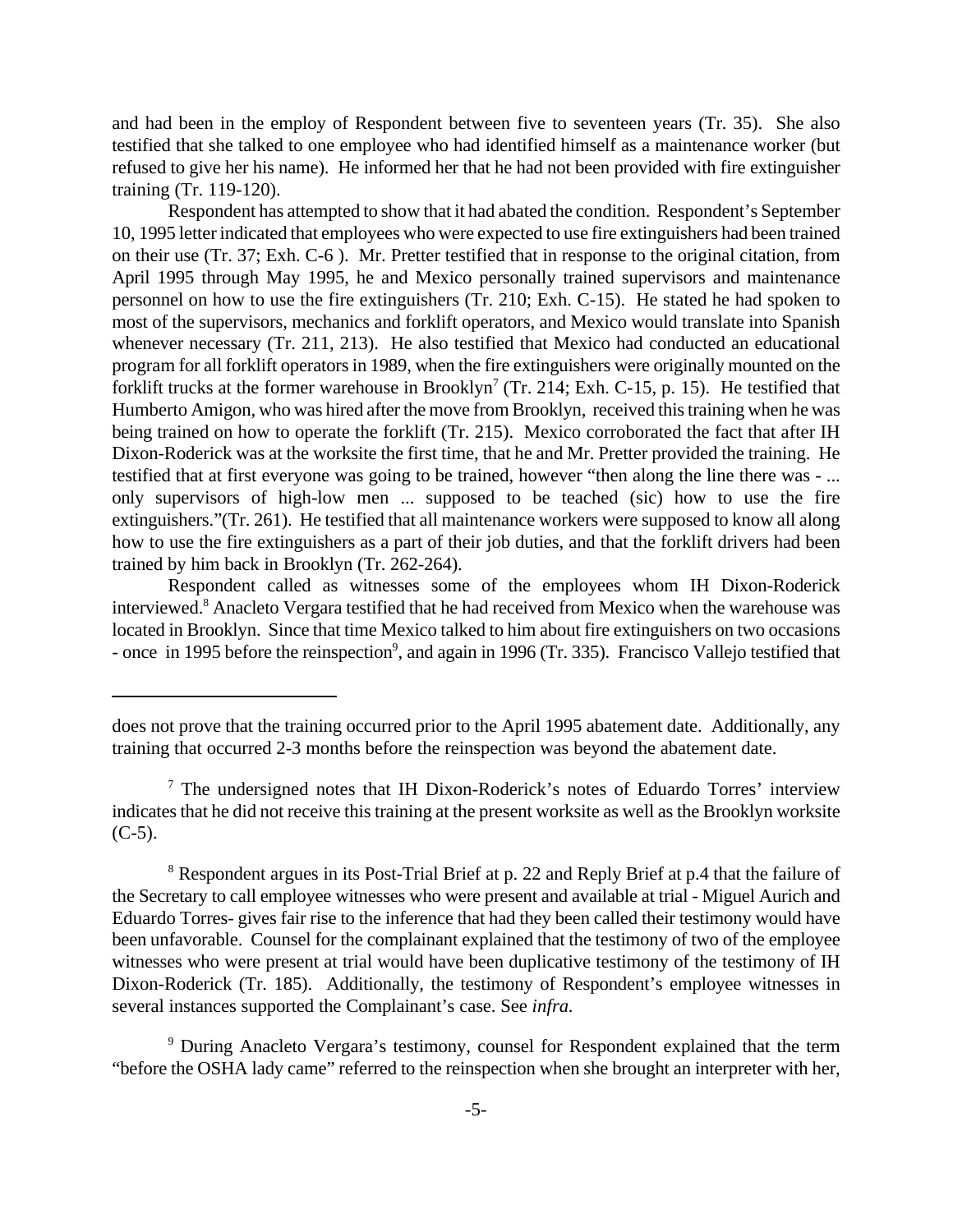he knew how to use a fire extinguisher and had been trained on the use of fire extinguishers in the 1980's by Ruben Colon, a maintenance supervisor. He testified that since that time no one else at Sea Jet has talked to him about how to operate the fire extinguisher (Tr. 353). He stated that no one had talked to him about the fire extinguisher mounted on the "high-low" which he drove, and when asked about the different types of fire extinguishers, he explained that Rubin had explained "a little bit " about the "red one" used for electrical fires (Tr. 354). Porfirio Amigon testified that Mexico had taught him about fire extinguishers two or three times since 1989. He believed that the most recent talk occurred in 1995 (Tr. 365). Humberto<sup>10</sup> Amigon testified that Mexico had shown him how to use a fire extinguisher on three occasions- most recently about seven to eight months ago (Tr. 373).<sup>11</sup>

OSHA's employee statements indicate that of the witnesses the Respondent called, only Anacleto Vergara informed IH Dixon-Roderick that he had been recently trained on fire extinguishers. Messrs. Vallejo, Humberto Amigon and Porifio Amigon were among the remainder of the employees interviewed who indicated to OSHA that they had not received any training. (Exhs. C-5 & C- 9). Accordingly, the undersigned is confronted with contradictory statements by these employees. The undersigned finds that IH Dixon-Roderick's testimony was corroborated by IH Sanchez. The undersigned having observed the demeanor of these employee witnesses and recognizing that they are still employed by Respondent finds that their trial testimony is not fully credible. (See Also Footnote 11). Furthermore, their trial testimony, as well as management's, does not establish that all affected employees had been trained on the fire extinguishers as of April 1995. Additionally, the undersigned finds that the April to May 1995 training was outside of the time originally set for abatement - April 1, 1995 (Exh. C-2). In view of the above the undersigned finds that a preponderance of the evidence establishes that the condition upon reinspection was identical to the one for which Respondent was originally cited and employee exposure to the condition continued after the abatement date of April 1, 1995. The undersigned also finds that Respondent has not rebutted the Complainant's prima facie case.

# *PENALTY*

Once a contested case is before the Review Commission, the amount of the penalty proposed by the Complainant in the Citation and Notification of Proposed Penalties is merely a proposal. What constitutes an appropriate penalty is a determination which the Review Commission as the final arbiter of penalties must make.In determining appropriate penalties "due consideration" must be give to the four criteria under Section 17(j) of the Act, 29 U.S.C., §666(j). These "penalty factors" are: the size of the employer's business, the gravity of the violation, the employer's good faith, and its

i.e. October 1995 (Tr. 335).

<sup>10</sup> Spelled "Umberto" in C-5.

 $11$  The undersigned notes that when questioned about his interview with IH Dixon-Roderick, Humberto stated that he could not recall a number of questions. For example, he testified that he did not recall talking to her about fire extinguishers (Tr. 378, 381- 386). His inability to remember critical questions posed to him by OSHA and ability at trial to recall the training Mexico, his uncle gave him about the fire extinguisher training presents a credibility issue. Having his demeanor during his questioning, the undersigned finds a bias in favor of the Respondent present (See Tr. 386).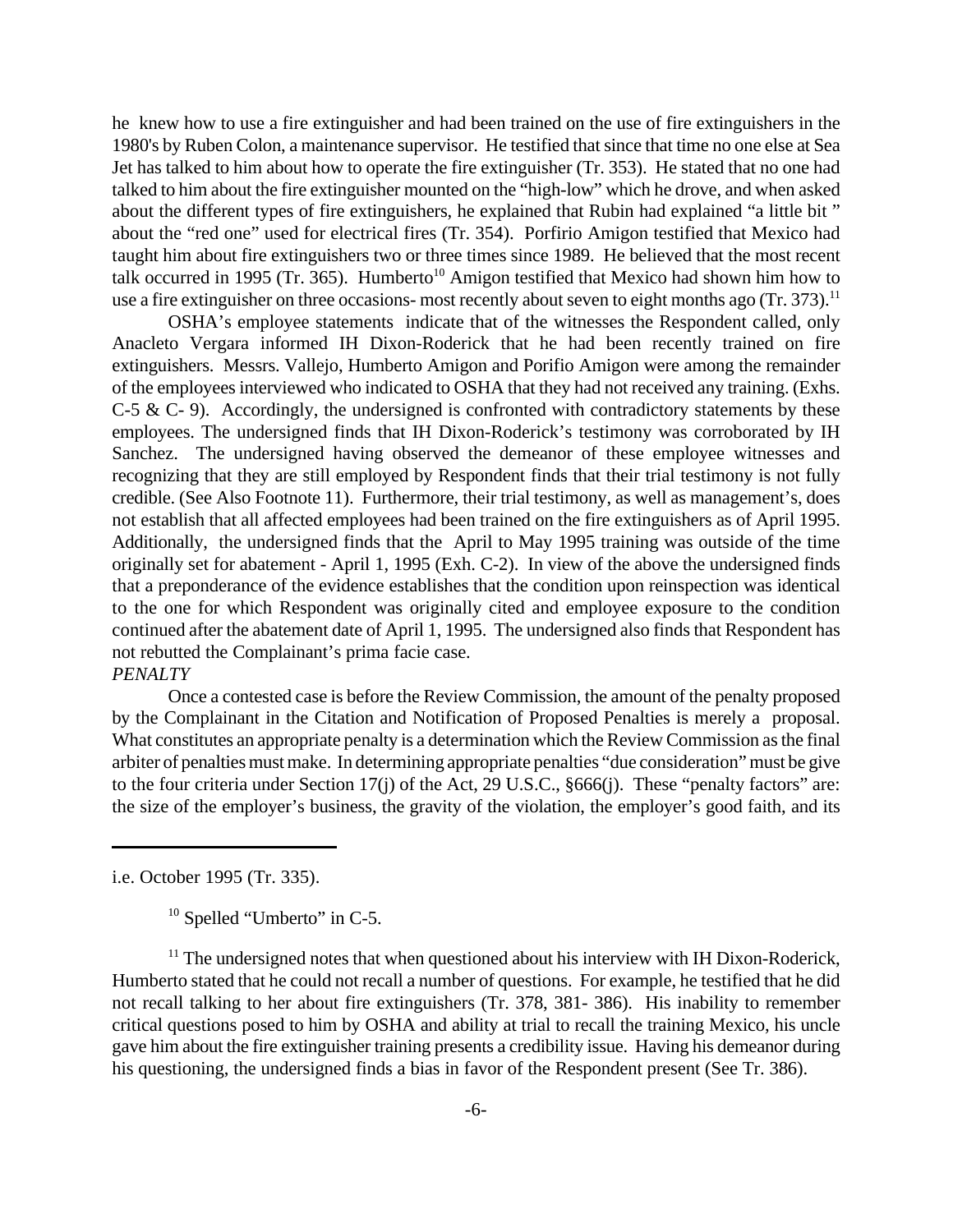prior history. *J.A. Jones Construction Co.*, 15 BNA OSHC 2201, 2213-14 (No. 87-2059, 1993). These factors are not necessarily accorded equal weight. Generally speaking, the gravity of a violation is the primary element in the penalty assessment. *Trinity Indus., Inc.,* 15 BNA OSHC 1481, 1483 (No. 88-2691, 1992). The gravity of a particular violation depends upon such matters as the number of employees exposed, the duration of the exposure, the precautions taken against injury, and the likelihood that any injury would result. *J.A. Jones, supra.*

The gravity based penalty for unabated violations is to be calculated on the basis of the facts noted upon reinspection. The record discloses that a low gravity based penalty , i.e., \$1,500.00, was assessed because of the types of chemicals present in the facility at the time of the reinspection. IH Dixon-Roderick testified that the probability was low because there were no flammable only combustibles present, thus, it would have taken longer for a large fire to have develop. The severity of injury was also low because no flammable chemicals were being handled (Tr. 40, 77). The gravity based penalty was multiplied by 30 in light of the fact that the violation remained unabated 30 days beyond the original abatement date.<sup>12</sup> This penalty was adjusted by 25% to reflect the Respondent's size and partial abatement - the training which had been given to one of the supervisors - Mr. Ruben Vallate (Tr. 39-40; 180). No adjustment was made for history because the Respondent had a history of serious violations during the previous three-year period (Tr. 75-76, Exh. C-2). The undersigned finds the proposed penalty \$27,000.00 appropriate in light of the aforementioned factors.

# **Citation 1 Item 4: Alleged Violation of 29 C.F.R. §1910.178(1)**

The standard provides:

(l) Operator training. Only trained and authorized operators shall be permitted to operate a powered industrial truck. Methods shall be devised to train operators in the safe operation of powered industrial trucks.

The Secretary's citation sets forth:

Employees who were required to drive TCM and Hyster forklift trucks were not trained on the safe operations of such trucks. Violation originally observed on or about 11/30/94. Violation observed on or about 10/18/95.

IH Dixon-Roderick testified that during her initial inspection she learned from Benny Klein that forklift drivers who were expected to drive forklift trucks had not been trained on the operation of said trucks (Tr. 41-42). During her reinspection, Mr. Pretter represented to her that the original violation had been abated -a company named Suburban Propane had conducted training. (Tr. 42; Exhibit C-6). However, IH Dixon-Roderick's investigation and employee interviews revealed that the company had never conducted such training (Tr. 42; Exhs. C-5, C-9). On October 18, 1995, Mr. Pretter admitted to her that he did not realize formal training had to be done for experienced drivers, and he gave her an invoice dated October 12, 1995, which revealed that a company named Industrial Forklifts would provide a training program to forklift drivers on October 21, 1995 (Tr. 44-45; Exhibit C-7). Furthermore, IH Dixon testified that during her reinspection, she observed several forklift operators engaged in unsafe operations of their trucks (Tr. 47-48). For example, she found that

 $12$  Under Section 17(d) of the Act any employer who fails to correct a violation within the period permitted for its correction may be assessed penalties in the amount of \$7,000.00 per day for each day during which such failure or violation continues.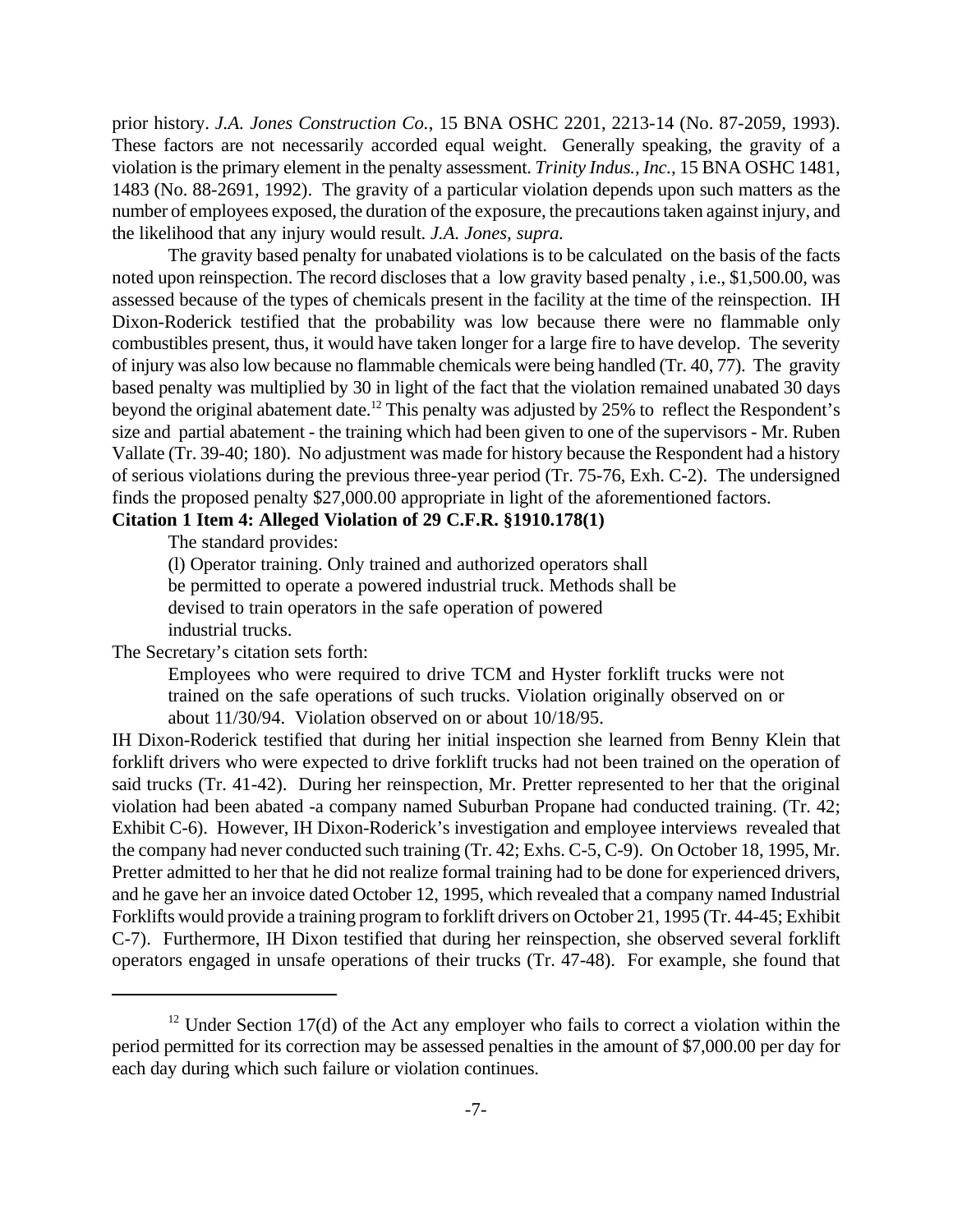Humberto Amigo had left a forklift running while he was out of view (Tr. 47, 390). Additionally, during her interviews the forklift drivers informed her that they had not been trained on the safe operation of forklifts (Tr. 41; Exhs. C-5, C-9). The undersigned's review of these statement reveals that one employee disclosed that he had been given a booklet on forklift training (Anacleto Vergara), and three employees verified that training had been given in November 1995 (Eduardo Torres, Humberto Amigon, and Porfirio Amigon). Their statements also indicated that prior to the training the forklifts were driven too fast, and there had also been a problem with overloading (Ex. C-5).

It is Respondent's position that at the time of the October 1995 reinspection, all of its forklift operators had been trained and were experienced drivers (Exh. C-15, p. 17). Mr. Pretter testified that in January 1995, in response to the original citation, he instructed Mexico to continue his ongoing informal training of employees who drove the forklift trucks (Tr. 194). He described this training as something similar to the instruction he gave when he walked through the warehouse, and saw an operator improperly operating a forklift truck. He testified that since January 23, 1995, he had seen Mexico and the forklift mechanic, Mr. Forbes, stop forklift drivers to correct improper operating procedures (Tr. 198-199). He also described how employees seeking to become forklift drives were trained on the job by forklift employees. Additionally, forklift driver applicants were given a driving test (Tr. 196-197, 201). He further testified that the forklift drivers interviewed by IH Dixon-Roderick had undergone the initial driving testing prior to being hired years ago and were accidentfree (Tr. 201-206). He further testified that he had explained OSHA although there had been no formal classroom training with regard to forklift drivers, however, there had been continuous training since the date of hire of all forklift operators, and there had been no forklift accidents involving the employees she interviewed (Tr. 207-209).

Mexico corroborated the fact that every driver had received on- the- job instruction on the use of the forklift by experienced forklift drivers<sup>13</sup> (Tr. 286-287). He also testified that he did not provide any ongoing instruction to drivers until after the November 1995 classes. He did not make such observations and corrections because such observations were not part of his duties - he was in the maintenance department and was not allowed to get involved with warehouse employees (Tr. 296).

Respondent called as witnesses four of the employees whom IH Dixon-Roderick interviewed. Her interviews of these employees revealed that they had not received any training. At trial however, Anacleto Vergara testified that he had received forklift driving training prior to working for Respondent and that upon his employment with Respondent, his supervisor observed him being taught how to operate the forklift by another forklift operator. He also testified that Mexico had given him additional training since he worked with Respondent (Tr. 331-332). Francisco Vallejo, a forklift driver for 16 years, testified that a friend, who also worked at Sea-Jet, had taught him how to operate a forklift (Tr. 351). However he also testified that when he started driving the forklift the manager asked him if he knew how to drive a car and "[t]hat's it" (Tr. 356). He testified that when he started to drive the forklift he was not given any kind of test to determine whether he could drive it safely, and he had not been given any kind of safety instruction (Tr. 357). During his interview with OSHA he indicated that he had not received any training on the operation of a forklift and that there had been an accident a few months ago wherein a truck was overloaded and fell (Exh. C-5). Porfirio

<sup>&</sup>lt;sup>13</sup> The terms "forklift" and "hi-low" are used interchangeably throughout the record.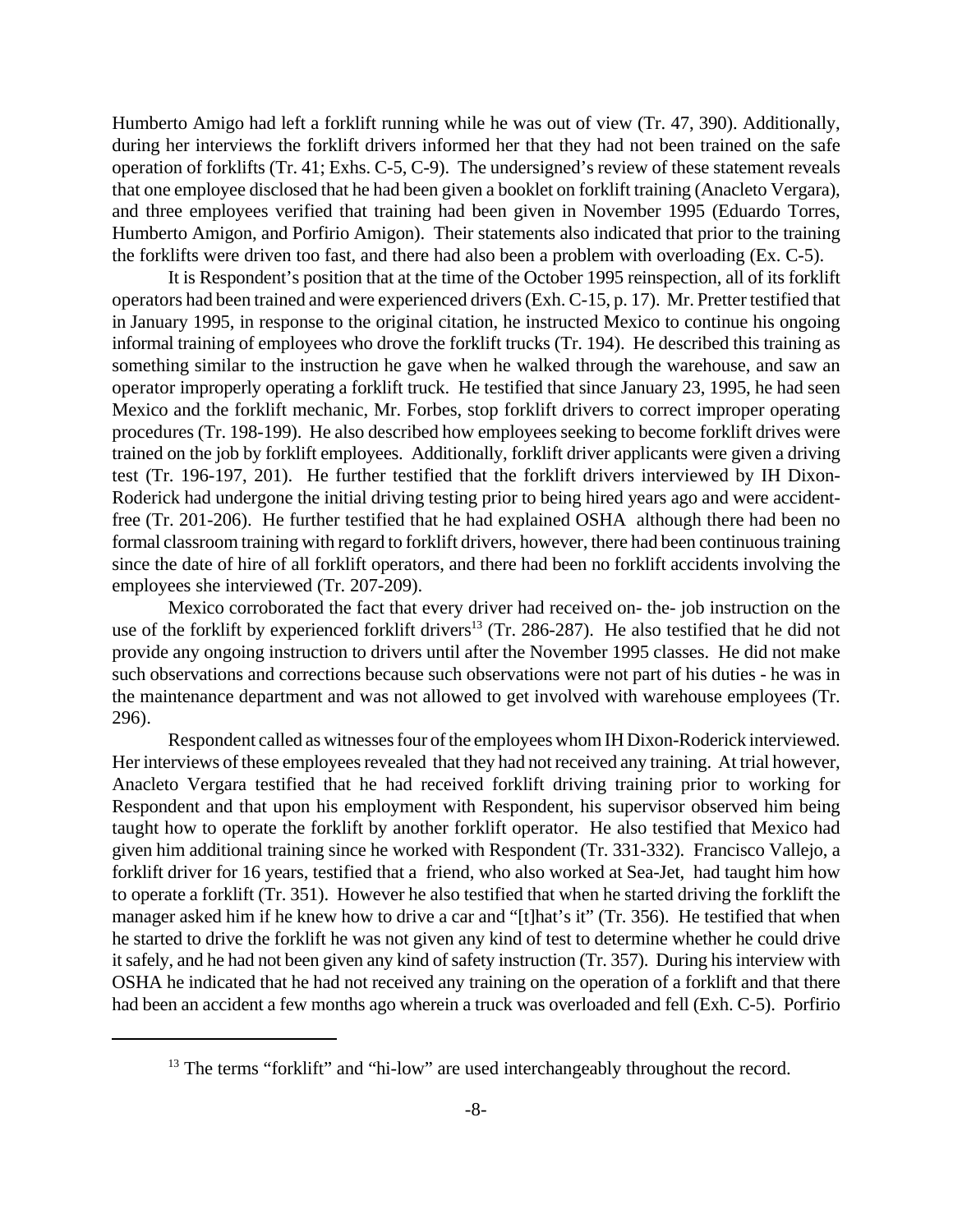Amigon testified that he had learned to drive a forklift from another forklift driver during the eighties. He then demonstrated his driving skills to the foreman prior to becoming a forklift driver (Tr. 363- 364). He further testified that when he first started driving the forklift, he had not been given any kind of test that involved safety procedures (Tr. 369). Humberto Amigon testified that he had been taught how to drive the forklift by another forklift driver, and that prior to becoming a driver his driving had been observed over a two-week period by supervisor (Tr. 372-374).

The undersigned notes that the standard does not mandate that formal classroom training be conducted to meet the requirements of the standard. [See *Trinity Industries, Inc.*, 15 OSHC 1789 (No. 89-1791, 1992)(the Review Commission found that the employer's testing and evaluation along with its monitoring of employees sufficient to met the intent of the standard)]. However, the undersigned finds that the interview statements as well as the trial testimony of the employees establishes that all employees had not been trained in the safe operation of forklifts - a requirement of the standard. The employees' testimony establishes that some of the forklift drivers had received on the job training by experienced drivers and were observed by supervisors prior to becoming forklift drivers. However, the undersigned finds that the testimony of the employees established that this training varied with each driver, and said training depended upon what knowledge the experienced driver imparted to the trainee. Additionally, the employee testimony failed to establish Respondent's assertion that all forklift drivers had been trained on safe operating procedures and tested for safe operating procedures prior to becoming forklift operators. The undersigned also finds that the prepared OSHA statements are credible and assist in establishing the basis for IH Dixon-Roderick recommended citation.<sup>14</sup>

 In view of the above the undersigned finds that a preponderance of the evidence establishes that the condition upon reinspection was identical to the one for which Respondent was originally cited and employee exposure to the condition continued after the abatement date of April 1, 1995. The undersigned also finds that Respondent has not rebutted the Complainant's prima facie case. *PENALTY*

IH Dixon-Roderick testified that she assessed a low gravity for this violation. The probability was low because the forklift operators did not drive trucks for the entire eight hour shift. The severity was low because permanently disabling injuries were not expected (Tr. 76). The gravity based penalty, i.e. \$1,500.00 was multiplied by 30 in light of the fact that the violation remained unabated 30 days beyond the original abatement date. She adjusted the gravity based penalty only for size - 20%. The record reveals there was no abatement of this violation, and Respondent had a history of serious violations during the previous three-year period (Tr. 75-76). The undersigned finds the proposed penalty \$36,000.00 appropriate in light of the aforementioned factors. **Citation 1 Item 10**: **Alleged Violation of 29 C.F.R. §1910.1200(e)(1)**

an accident 3-4 months ago where in an overloaded truck fell (Exh. C-5).

<sup>&</sup>lt;sup>14</sup> The interviews reveal that Trindad Torres answered "no", when asked if he knew the hazards of the forklift such as overloading and truck or driving the truck forward with a blocked view. He also indicated that there had been many near misses with the trucks. Eduardo Torres indicated that although he knew how to drive a forklift, he had no training on the safe use of the forklift. Additionally, Francisco Vallejo indicated that there had been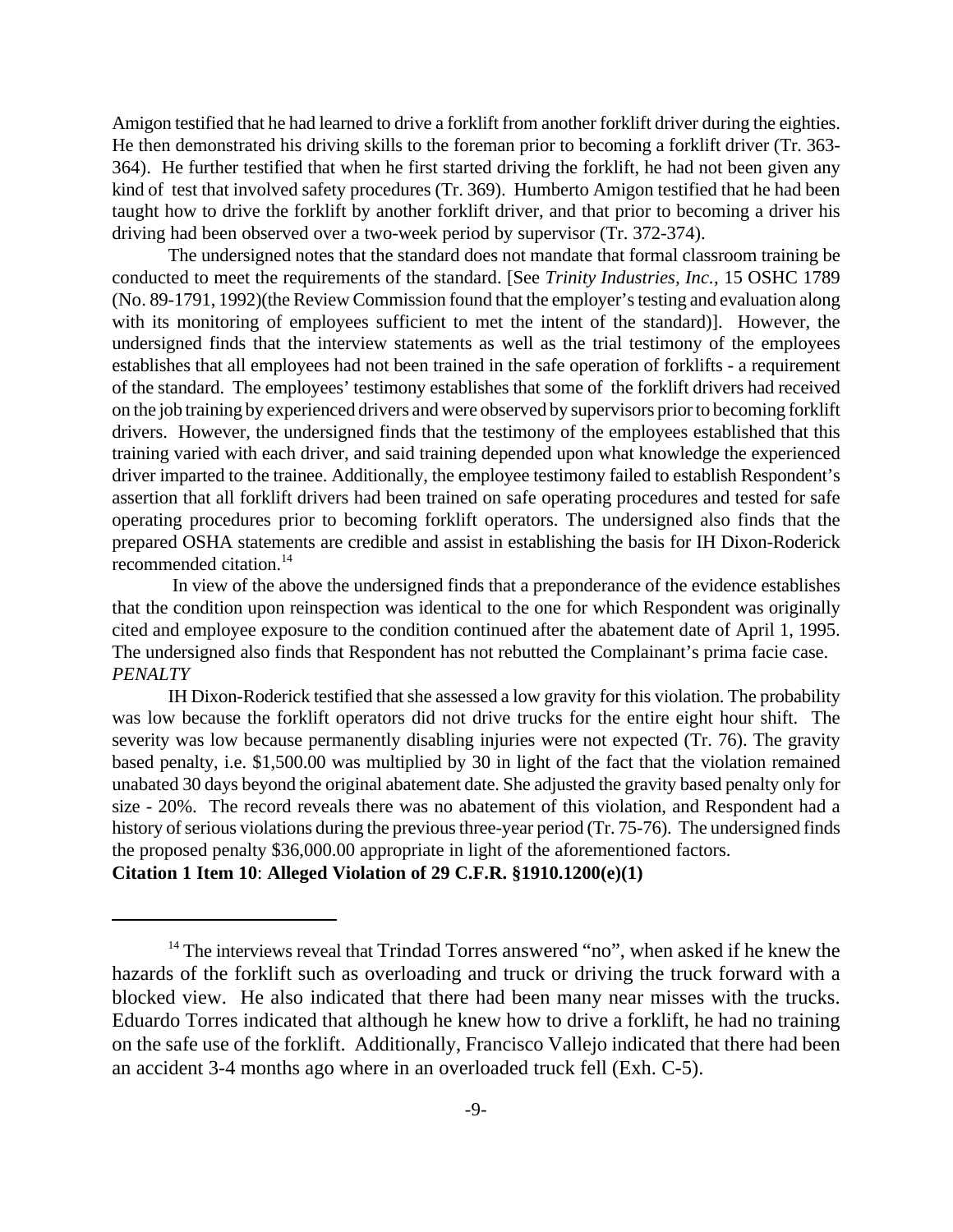The standard provides in pertinent part:

 (e) "Written hazard communication program." (1) Employers shall develop, implement, and maintain at each workplace, a written hazard communication program which at least describes how the criteria specified in paragraphs (f), (g), and (h) of this section for labels and other forms of warning, material safety data sheets, and employee information and training will be met.

The Secretary's citation sets forth:

The employer did not develop and implement a written hazard communication program for employees exposed to hazardous chemicals including but not limited to carbon monoxide and propane. Violation originally observed on or about 11/30/94. Violation observed on or about 10/18/95.

IH Dixon-Roderick testified that during the course of her initial inspection Benny Klein informed her that employees came in contact with hazardous chemicals, i.e., hydraulic oils, propane, and carbon monoxide, and that Respondent did not have a Hazard Communication Program (Tr. 50). During the course of her second inspection, on October 13, 1995, Mr. Pretter initially informed her that Mexico was responsible for the program, and the abatement letter set forth that a program had been developed by Nick DiArchangel(Tr. 51, 56; Exh. C-6). She also testified that during the inspection Mexico furnished Material Safety Data Sheets for cleaners, propane and hydraulic oil (Tr. 51, 53, 55; Exh. C-8). However Mr. Pretter subsequently admitted that no written program existed. During the inspection, he gave her a program which he identified as a Hazard Communication Program, however, it was a Blood Pathogen Program. When she returned to the worksite on October 18, 1995, she presented Mr. Pretter with a model program which he filled out that day (Tr. 52-53). This model program was the only program which she received during her reinspection with respect to the abatement of the original violation.

Mr. Pretter testified that he did not have an understanding of what was expected to provide a written hazard communication program (Tr. 218, 234). He also acknowledged that between 1994 and 1995, he never asked OSHA for any clarification or any advice regarding the requirements of the standards (Tr. 234). Furthermore, the record reveals that the original citation specifically outlined what criteria had to met by referencing the applicable regulatory provisions (Exh. C-2). Accordingly, Respondent's failure to seek clarification from OSHA is inexcusable and presents no valid defense. Furthermore, the record demonstrates that Respondent did nothing as of April 1995 with respect to the abatement of this condition. The undersigned finds that the Complainant has demonstrated by a preponderance of the evidence that the condition upon reinspection remained the same and employee exposure to the condition cited in the original citation continued after the abatement date of April 1, 1995.

### *PENALTY*

IH Dixon-Roderick testified concerning the gravity of the violation. She concluded that the severity of the violation was medium because employees were exposed to carbon monoxide a byproduct of the propane used for the forklift trucks (Tr. 56, 78). She assessed a low probability because the Respondent had added three electric forklift trucks to its fleet which reduced the presence of carbon monoxide at the site(Tr. 78). She credited the gravity based penalty for size - 20%, and because this was a paperwork violation she did not apply the 30 day multiplier (Tr, 82). Again no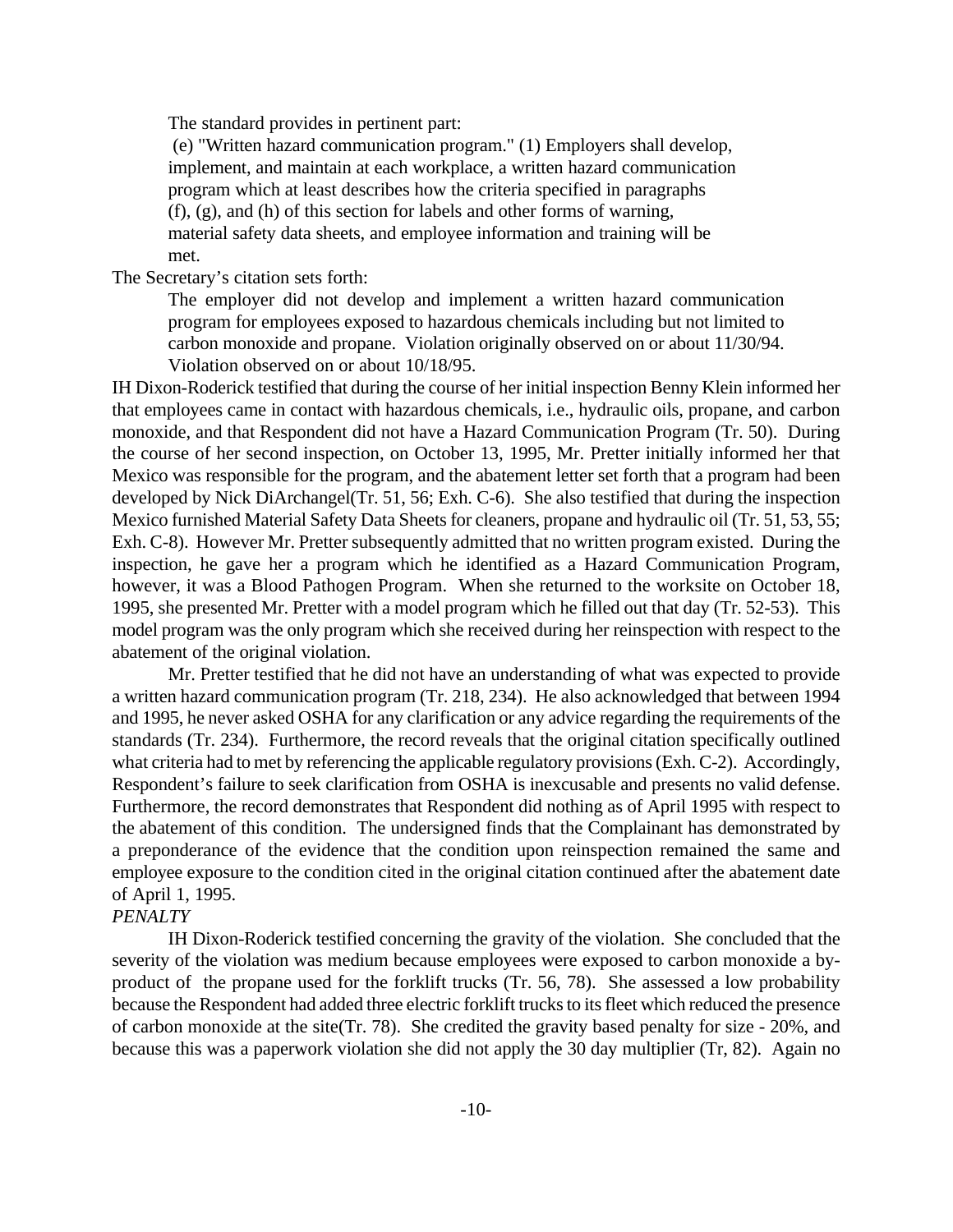credit was give for good faith abatement or history. The undersigned finds that the proposed \$1,200.00 penalty is appropriate in light of the aforementioned factors.

### **Citation 1 Item 12: Alleged Violation of 29 C.F.R.§1910.1200(h)**

The standard provides in pertinent part:

(h) "Employee information and training." (1) Employers shall provide employees with effective information and training on hazardous chemicals in their work area at the time of their initial assignment, and whenever a new physical or health hazard the employees have not previously been trained about is introduced into their work area.

The Secretary's citation sets forth:

Employees did not receive information and training on chemicals such as hydraulic oil,

propane and the by-product carbon monoxide. Violation originally observed

on or about 11/30/94. Violation observed on or about 10/18/95.

IH Dixon Roderick testified that Mr. Pretter informed her that employees were required to use hydraulic oils and required to place propane tanks on forklift trucks (Tr. 58-59). IH Dixon-Roderick testified that she asked employees if they had been trained to recognize the health effects of carbon monoxide, which they referred to as "the gas"(Tr. 60-61; 100-109). The forklift drivers informed her that they had not received training on the carbon monoxide- the gas which is the by-product of propane (Tr. 59-60; Exhs. C-5, C-9 ). Several employees admitted to having received a paper from Mexico which they were to take home for their children to read because it was in English (Tr. 60; Exhs. C-5 & C-9). Although they were not able to articulate for her the hazards of carbon monoxide or what to do if they were exposed to carbon monoxide, they described to her symptoms from "the gas" (carbon monoxide) such as headaches, nausea, and eye irritation (Tr. 61, 82-89; Exhs. C-5, C-9). Mexico informed her that he had attempted to explain information about the health effects on carbon monoxide while explaining the material safety data sheets to employees, however, he had problems comprehending the information within them himself. Thus, he gave employees copies of the material data sheets and told them to take them home and have their children explain the information to them (Tr. 58, 131; Exh. C-14).

Mr. Pretter testified that in response to this citation item, he instructed Mexico to explain and distribute MSDS sheets on hydraulic oil, propane and by-product carbon monoxide (Tr. 216). He stated that he told Mexico to translate the information into Spanish for those employees who did not understand English (Tr. 218). Mexico testified that, in response to the original citations, Mr. Pretter instructed him to explain to the forklift drivers the Material Safety Data Sheets (Tr. 296). He was provided the MSDS for propane and hydraulic fluid. At that time they were also searching for one on carbon monoxide<sup>15</sup>. He made copies for the employees and "with the best of [his] knowledge went over the contents in Spanish (Tr. 298, 305). He acknowledged that there were some portions of the MSDS which he did not understand(Tr. 301-305). He further testified that he told them to take the MSDS home for their children to explain - probably better than him - what he could not explain (Tr. 305).

The testimony of the employees called by Respondent corroborated that Mexico had given

 $15$  Mr. Pretter testified that in response to the original citations he learned that there was no MSDS for carbon monoxide because it is a by-product (Tr. 217, 231).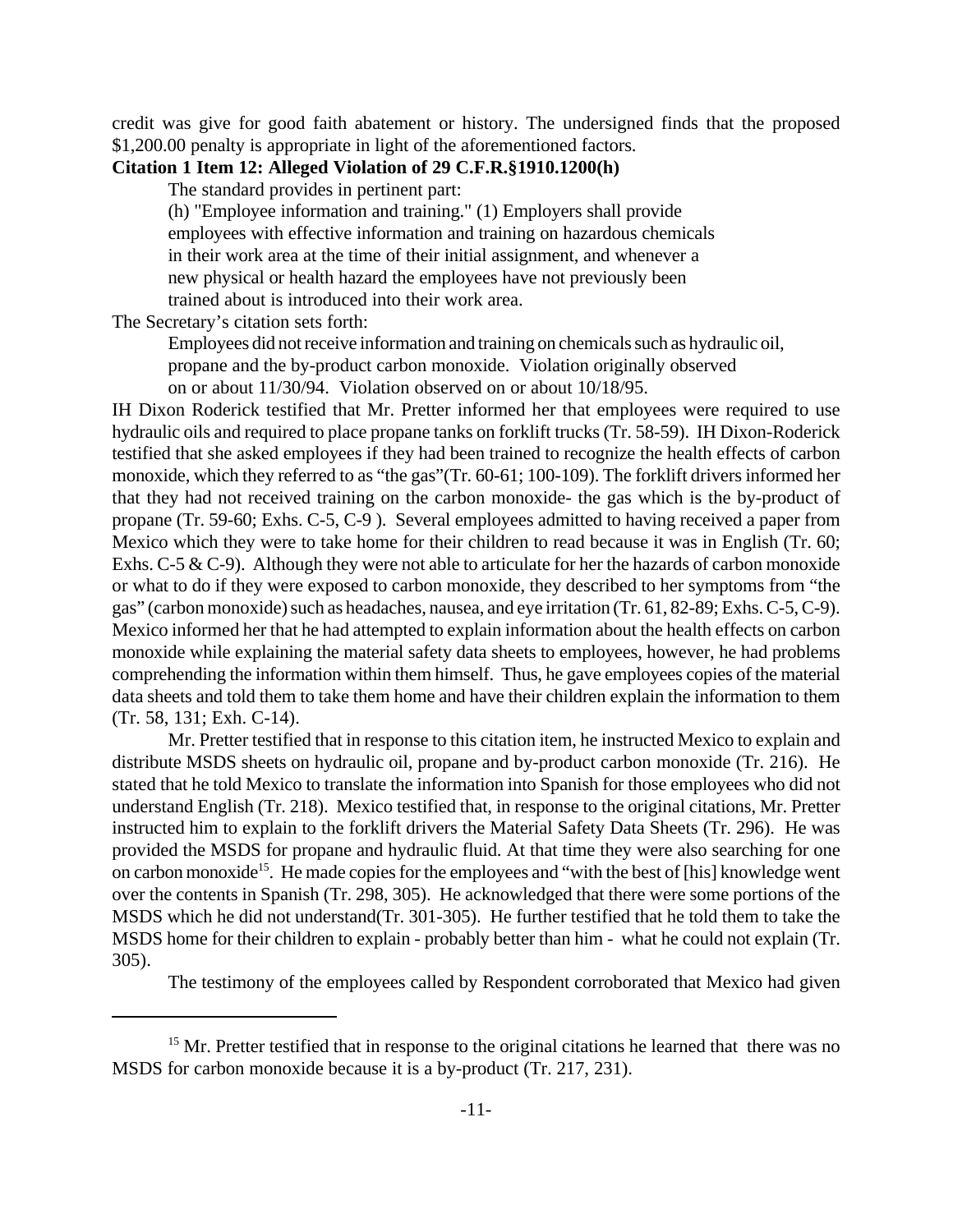the forklift drivers a document written in English regarding propane - which they referred to as "gas" Tr. 297). Anacleto Vergara could not recall specifically when this occurred however he testified that it was after the OSHA lady came with the interpreter - October 1995(Tr. 337-338, 340 ). Francisco Vallejo testified that Mexico had given a paper on propane which was in English, and his son translated it to him (Tr. 355). He did not recall when it was given to him or who else was present. (Tr. 355). Porfirio Amigon testified that Mexico had given him a document about propane gas in 1994 or 1995. He testified the Mexico told him about the headaches and eye problems the gas could cause (Tr. 366). He also stated that he had received this information before he was questioned by OSHA (Tr. 370). Humberto Amigon also testified that Mexico had provided the forklift operators a piece of paper regarding the gas which he translated into Spanish. He stated that Mexico had explained the hazards of the gas, however, he did not recall if Mexico told him anything else (Tr. 375- 376).<sup>16</sup>

The undersigned finds that the preponderance of evidence indicates that the condition upon reinspection was identical to the one for which Respondent was originally cited and employee exposure continued after the abatement date of April 1, 1995. The record discloses that the person put in charge of abating this condition did not train the employees as mandated by the standard. Mexico admittedly was not able to comprehend all of the information within the MSDS. He in turn asked employees to take them home for their children to read to them. Furthermore, the responses which employees provided IH Dixon-Roderick during her reinspection also clearly demonstrate their lack of understanding of what was in the MSDS they received.<sup>17</sup> Additionally, the testimony of the employee witnesses indicated that they were unaware of the severity of exposure, how to protect themselves from exposure, and the details of the hazard communication program (Tr. 336-338- Anacleto Vergara; 355- Francisco Vallejo; 366-367- Porfirio Amigon; 376- Humberto Amigon). The preponderance of evidence reveals that Respondent did not meet it's obligation to train employees under the standard.<sup>18</sup> Furthermore, the record indicates that the employer possessed no written material on carbon monoxide until January 1996. IH Dixon-Roderick faxed Respondent a copy of a Hazardous Substance Fact Sheet for carbon monoxide on January 12, 1996 (Tr. 233). *PENALTY*

IH Dixon-Roderick testified that the severity of the violation was medium because of the physical effects employees who were exposed to the carbon monoxide had described to her (Tr. 82). She assessed a low probability because the Respondent had added three electric forklift trucks to its fleet. She credited the gravity based penalty for size- 20%. Again no credit was give for good faith abatement or history. A 30 day multiplier was applied because this violation had remained unabated 30 days past the original abatement date. The undersigned finds that the proposed \$36,000.00 penalty

 $16$ <sup>16</sup> The undersigned finds that his testimony was dubious with regard to when this information was actually provided (Tr. 376, 382-386, 386-387).

<sup>&</sup>lt;sup>17</sup> For example, Trindad Torres informed IH Dixon-Roderick that he was not sure of the health hazard of the gas, and even though he took the paper home his children did not read it to him and he could not understand it ( See Exh. C-5 & C-9).

<sup>18</sup> *See also ARA Living Centers,* 15 BNA OSHC 1417 (No. 89-1894, 1991).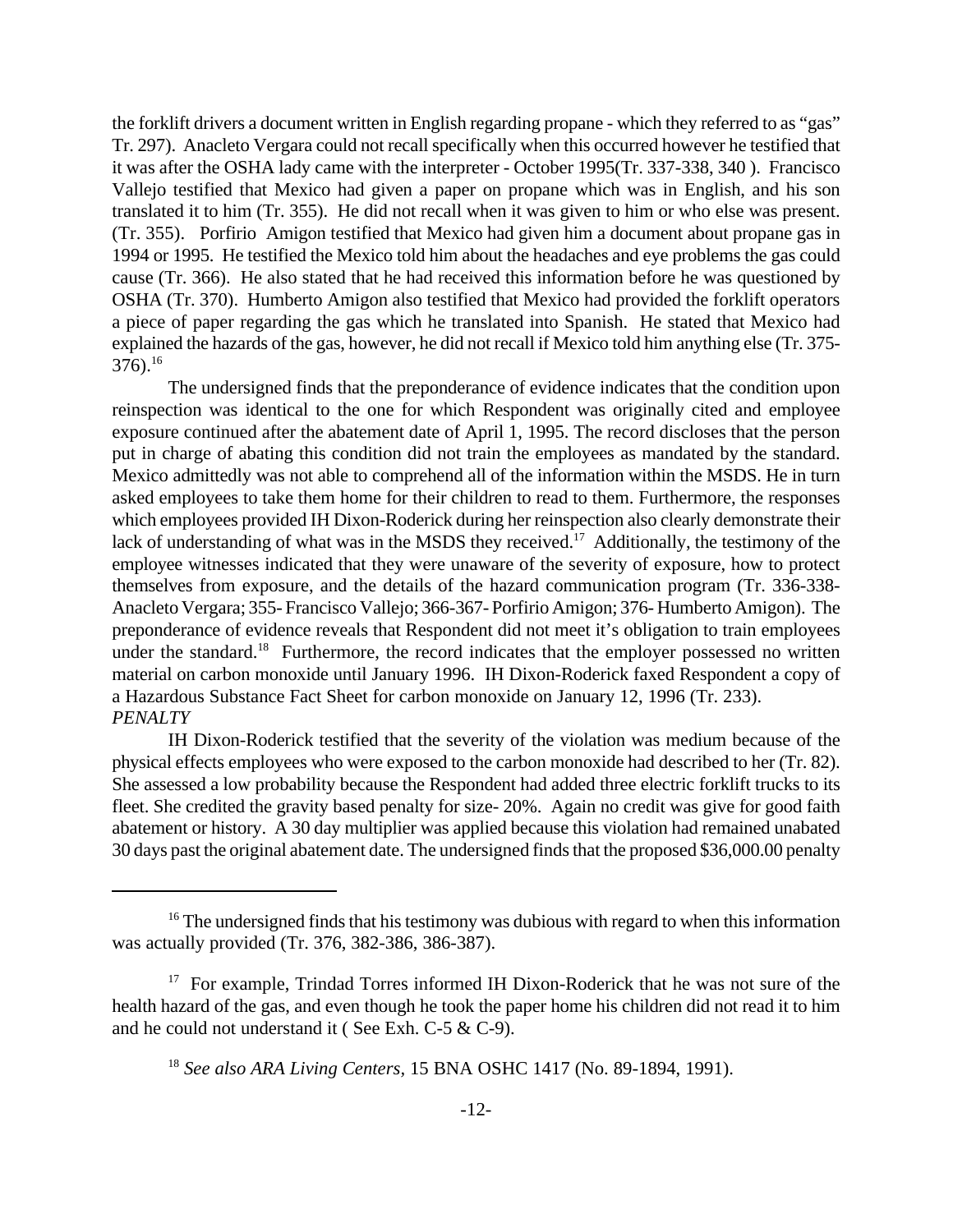is appropriate in light of the aforementioned factors.

### **Citation 2 Item 2**

The standard provides:

(a) Each employer shall, except as provided in paragraph (b) of this section, (1) maintain in each establishment a log and summary of all recordable occupational injuries and illnesses for that establishment; and (2) enter each recordable injury and illness on the log and summary as early as practicable but no later than 6 working days after receiving information that a recordable injury or illness has occurred. For this purpose form OSHA No. 200 or an equivalent which is as readable and comprehensible to a person not familiar with it shall be used. The log and summary shall be completed in the detail provided in the form and instructions on form OSHA No. 200.

The Secretary's citation sets forth:

The employer did not maintain an OSHA 200 log at the facility for 1995. A recordable injury occurred in 1995. Violation originally observed on or about 11/30/94. Violation observed on or about 10/18/95.

During the 1994 inspection IH Dixon-Roderick spoke to Mr. Benny Klein about the OSHA 200 log (Tr. 131). She testified that during her reinspection, Mr. Pretter did not provide her with an OSHA 200 log. When she asked Mexico if there had been any accidents at the site since the initial inspection, he informed her that there had not been any accidents (Tr. 62). However, when she interviewed employees she learned that there had been two accidents (Tr. 63; Exh. C-5). One of the injuries should have been recorded upon an OSHA 200 log - injuries incurred by an employee when a forklift truck radiator exploded in his face (Tr. 89). The employee had lost work days as a result of this accident. When confronted with this information, Mr. Pretter and Mexico recalled an accident which had been allegedly the fault of the employee (Tr. 63; Exh. C-14). She was presented with a copy of the workman's compensation record which recorded the accident. She believed that this form did not conform to the requirements mandated for the OSHA 200 log- it did not contain any information regarding the number of lost work days or restricted work duty days.

Mr. Pretter testified that as comptroller for Respondent it was his responsibility for keeping a record of injuries that occurred. He identified the worker's compensation form for the New Jersey Department of Labor, which contained information regarding the two injuries for 1995, as its equivalent OSHA 200 log ( Tr. 222; Exh. R-2 & R-3). This form contained information regarding the date the employee last worked, and indicated whether the employee had returned to work as of the date the form had been prepared. The forms were dated (1) July 27, 1996 - date of the first injury, and (2)November 20, 1996 - 20 days after the second injury. Mr. Pretter acknowledged during cross-examination that subsequent to the date of the report there was no information which indicated whether the employee returned to work, or if upon his return to work, if there were any work restrictions (Tr. 240).

The undersigned finds that the condition upon reinspection remained the same and the condition cited in the original citation continued after the abatement date of April 1, 1995. The standard mandates that the employer's records be completed in the detail provided in the OSHA 200